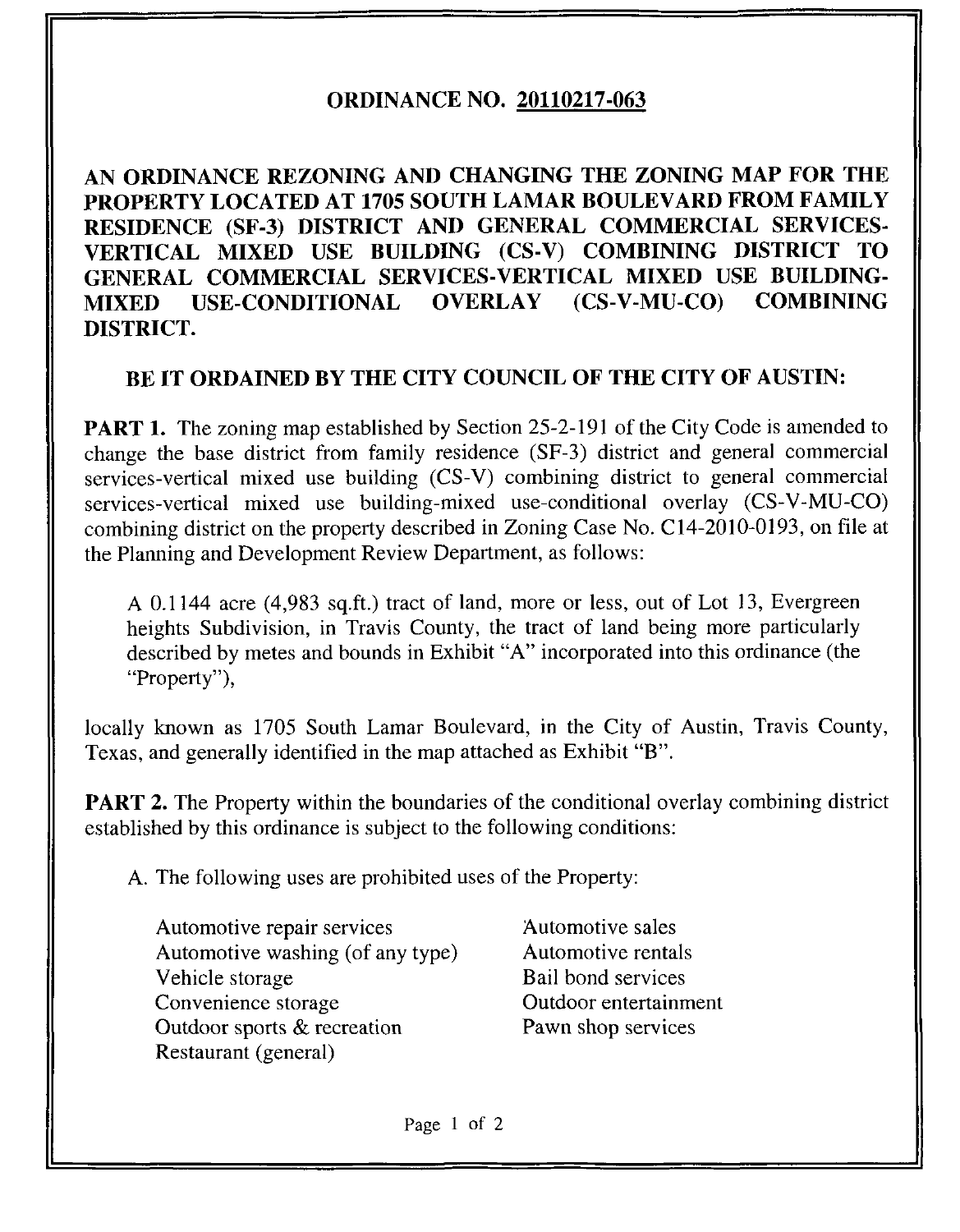B. Drive-through services use is prohibited as an accessory use to commercial uses.

Except as otherwise specifically restricted under this ordinance, the Property may be developed and used in accordance with the regulations established for the general commercial services (CS) base district, the mixed use combining district, and other applicable requirements of the City Code.

**PART 3.** This ordinance takes effect on February 28, 2011.

# PASSED AND APPROVED

February 17 APPROVÉD:  $\begin{array}{@{}c@{\hspace{1em}}c@{\hspace{1em}}c@{\hspace{1em}}c@{\hspace{1em}}c@{\hspace{1em}}c@{\hspace{1em}}c@{\hspace{1em}}c@{\hspace{1em}}c@{\hspace{1em}}c@{\hspace{1em}}c@{\hspace{1em}}c@{\hspace{1em}}c@{\hspace{1em}}c@{\hspace{1em}}c@{\hspace{1em}}c@{\hspace{1em}}c@{\hspace{1em}}c@{\hspace{1em}}c@{\hspace{1em}}c@{\hspace{1em}}c@{\hspace{1em}}c@{\hspace{1em}}c@{\hspace{1em}}c@{\hspace{$ Karen M. Kennard Acting City Attorney Le<sup>ur</sup>Leffingwell Mayor **TEST:** Shirley A. Gentry  $C$ ity Clerk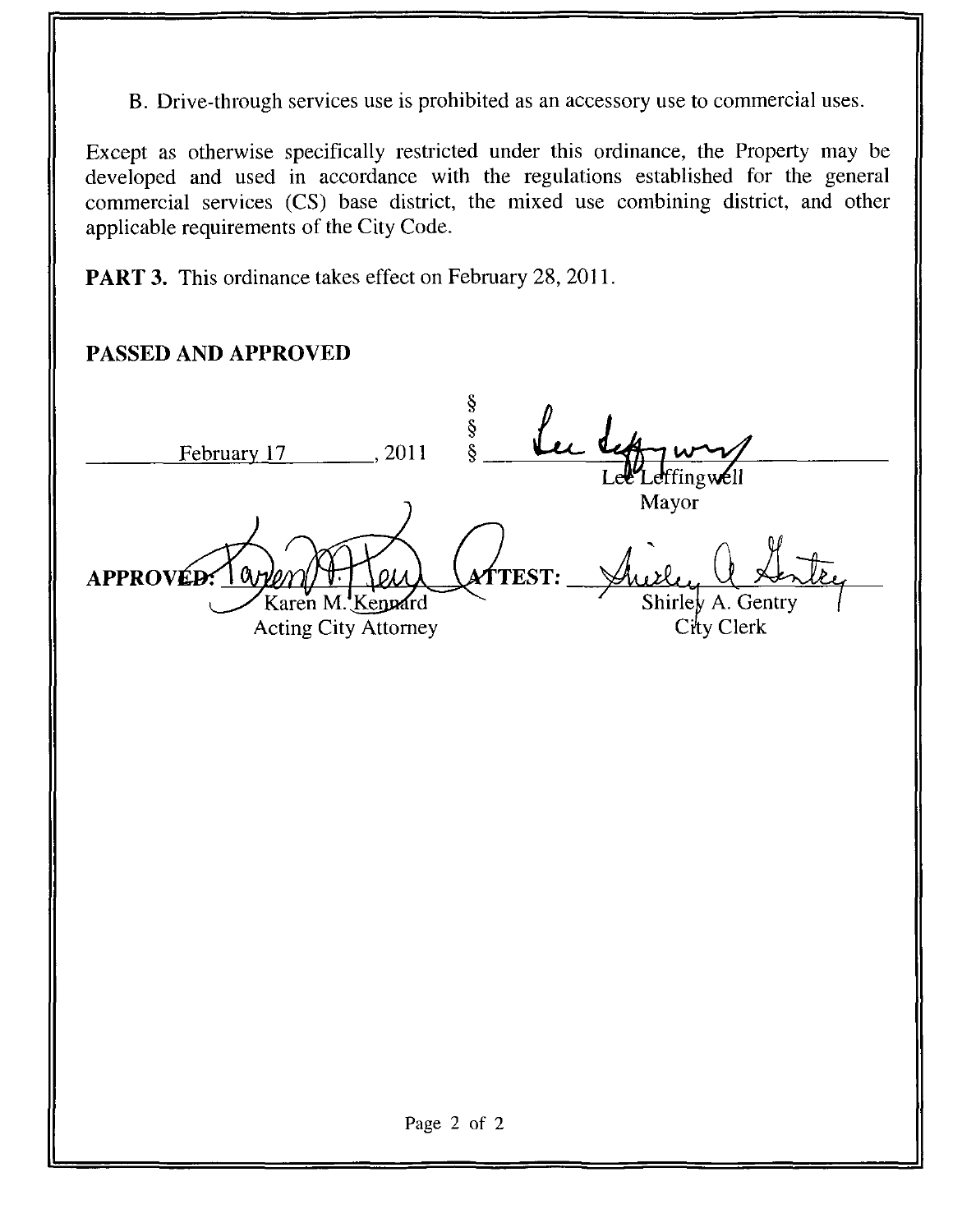

Wlndrose Land Services Austin Ltd 4120 Commercial Center Dr., Suite 300 Austin, Taxas78744 Phone (512) 326-2100 Fax (512) 326-2770

Professional Surveying Services

#### LEGAL DESCRIPTION

BEING A TRACT OR PARCEL OF LAND CONTAINING 0.1144 OF AN ACRE (4,983 SQ. FT.) OUT OF AND A PART OF LOT 13, EVERGREEN HEIGHTS, A SUBDIVISION IN TRAVIS COUNTY, TEXAS RECORDED IN VOLUME Z, PAGE 614, DEED RECORDS OF TRAVIS COUNTY, TEXAS, SAME BEING ALL OF THAT CERTAIN TRACT OF LAND CONVEYED TO PEGGY J. WILLIAMSON. INDEPENDENT ADMINISTRATRIX OF THE ESTATE OF LAURA R. ELLIS, AND DWAYNE HERBERT SCHUESSLER, SUSTTTUTE TRUSTTE OF THE ESTATE OF ALLENE NAUMANN BY GENERAL WARRANTY DEED RECORDED IN DOCUMENT NO. 2008142065 OF THE OFFICIAL PUBLIC RECORDS OF TRAVIS COUNTY, AND BEING MORE PARTICULARLY DESCRIBED BY METES AND BOUNDS AS FOLLOWS: (BASIS OF BEARING: SOUTHEASTERLY RIGHT-OF-WAY LINE OF SOUTH LAMAR BOULEVARD AS DESCRIBED IN DOCUMENT NO. 2008039878, T.C.O.P.R)

BEGINNING AT A FOUND %" IRON ROD IN THE CURVING SOUTHEASTERLY RIGHT-OF-WAY LINE OF SOUTH LAMAR BOULEVARD (R.O.W. VARIES), FOR THE WEST CORNER OF SAID PEGGY J. WILLIAMSON AND DWAYNE HERBERT SCHUESSLER TRACT (WlLUAMSON/SCHUESSLER TRACT). SAME BEING THE NORTH CORNER OF THAT CERTAIN TRACT CALLED 10.388 SQUARE FEET CONVEYED TO RITA A. MILLER BY DEED RECORDED IN DOCUMENT NO. 2005105260. T.C.O.P.R., FOR THE WEST CORNER OF THE HEREIN DESCRIBED TRACT;

THENCE WITH A CURVE TO THE LEFT A DISTANCE OF 51.30- SUBTENDING A CENTRAL ANGLE OF OrOO'43" A CHORD BEARING NORTH 44\*54'42" EAST WITH THE SOUTHEASTERLY RIGHT-OF-WAY LINE OF SOUTH LAMAR BOULEVARD AND THE NORTHWE6TLERLY UNE OF SAID WlLUAMSON/SCHUESSLER TRACT, A CHORD DISTANCE OF 51.30' TO A FOUND % IRON ROD. FOR THE NORTH CORNER OF THE WILLIAMSON/SCHUESSLER TRACT AND THE WEST CORNER OF UNFT ONE. SPRING PLACE CONDOMINIUMS, A CONDOMINIUM PLAT RECORDED IN DOCUMENT NO. 2008039878, T.C.O.P.R.. FOR THE NORTH CORNER OF THE HEREIN DESCRIBED TRACT;

THENCE SOUTH 62\*02'1B' EAST (RECORD: SOUTH 61\*30' EAST) WITH COMMON DIVISION LINE OF SAID WILLIAMSON/SCHUESSLER TRACT AND SAID UNIT ONE, A DISTANCE OF 94.35' (RECORD: 94.3') TO A FOUND 1⁄3" IRON PIPE, FOR THE EAST CORNER OF SAID WILLIAMSON/SCHUESSLER TRACT AND THE NORTH CORNER OF A TRACT OF LAND CONVEYED TO ROXANA WISE BY DEED RECORDED IN DOCUMENT NO. 2005134843, T.C.O.P.R.. FOR THE EAST CORNER OF THE HEREIN DESCRIBED TRACT;

THENCE SOUTH 30\*33'38' WEST (RECORD: SOUTH 30'00' WEST) WfTH THE COMMON DIVISION UNE OF SAID WILLIAMSON/SCHUESSLER TRACT AND SAID WISE TRACT, A DISTANCE OF 49.95' (RECORD: 50') TO A FOUND Y IRON PIPE IN THE NORTHEASTERLY LINE OF SAID RITA A. MILLER TRACT, FOR THE SOUTH CORNER OF SAID WILLIAMSON/SCHUESSLER TRACT AND THE WEST CORNER OF SAID WISE TRACT, FOR THE SOUTH CORNER OF THE HEREIN DESCRIBED TRACT;

THENCE NORTH 61"35'46" WEST (RECORD: NORTH 61\*30' WEST) WITH COMMON DIVISION LINE OF SAID WILLIAMSON/SCHUESSLER TRACT AND SAID MILLER TRACT. A DISTANCE OF 107.05' (RECORD: 107.5\*) TO THE PLACE OF BEGINNING AND CONTAINING 0.1144 OF AN ACRE (4,983 SQ. FT.) OF LAND, AS SURVEYED ON THE GROUND ON JULY 20. 2010.

RONNIE WILLIS, RPLS # 5462 JULY 26,2010 JOB\* 23720 GF # ATA-73-06-AT09008627TDC



## EXHIBIT A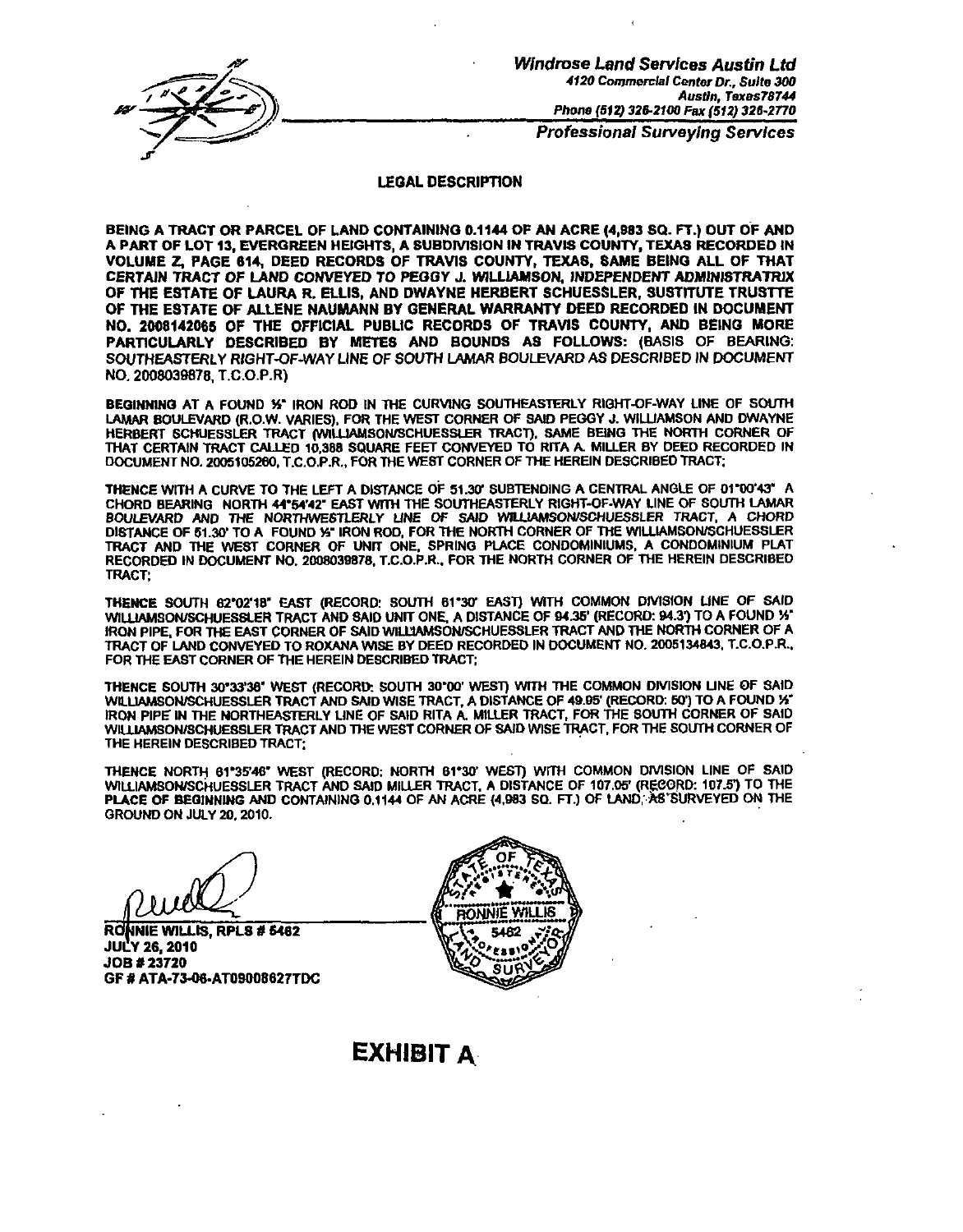